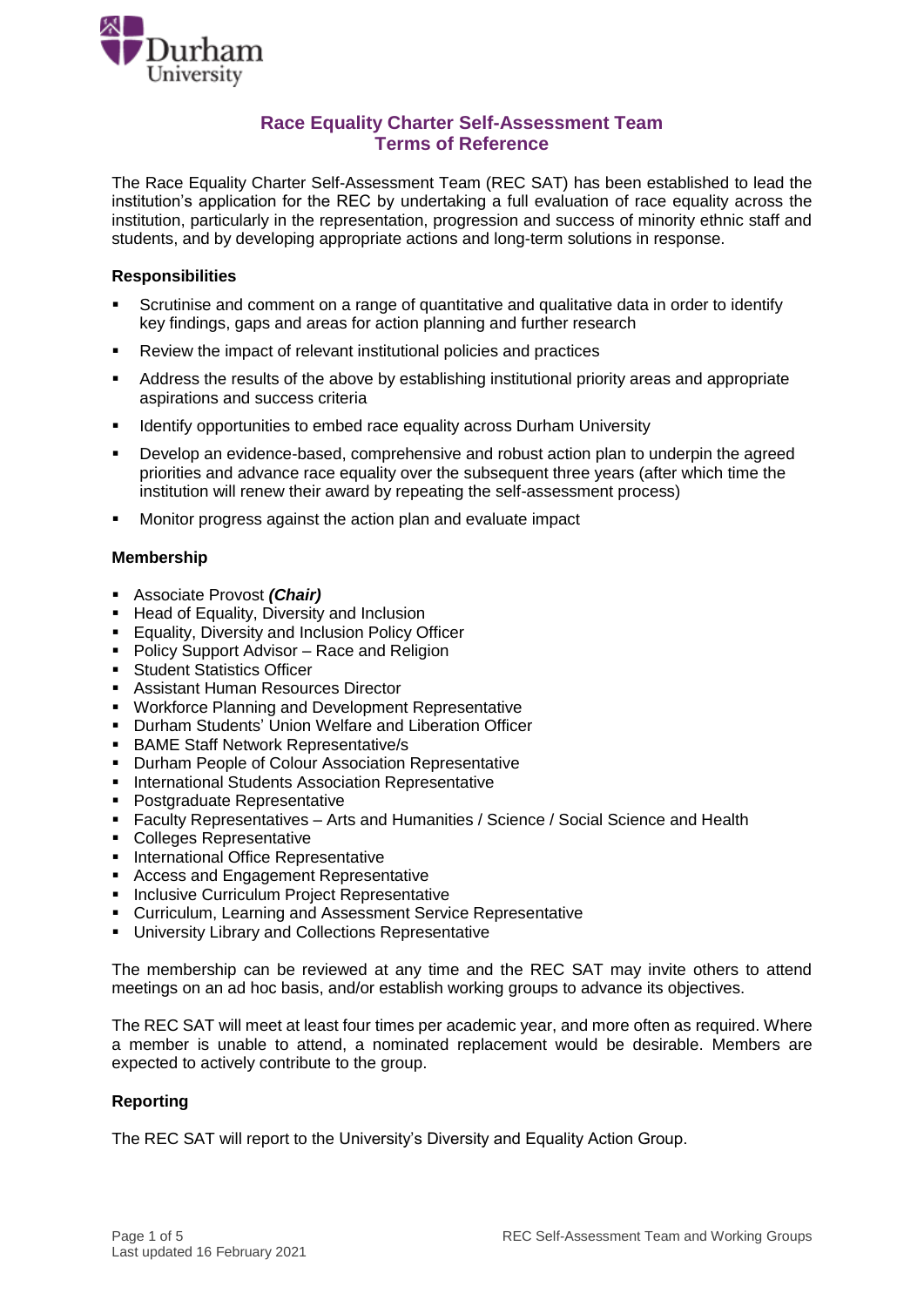# **REC Self-Assessment Team and Working Groups Members**

| <b>Role at Durham University</b><br>Name /<br><b>Staff or Student</b><br>Category * |                                                                                                               | <b>Representing / Affiliation / SAT</b><br><b>Role</b> |  |
|-------------------------------------------------------------------------------------|---------------------------------------------------------------------------------------------------------------|--------------------------------------------------------|--|
| Archbold, Rachel (PS)                                                               | Head of Equality, Diversity and Inclusion<br>(EDI)                                                            | EDI Unit / Deputy REC SAT Chair                        |  |
| Arday, Jason (AS)                                                                   | Deputy Executive Dean (People and<br>Culture) / Associate Professor (Sociology)                               | Faculty of Social Sciences and Health                  |  |
| Barclay, Craig (PS)                                                                 | Head of Museums, Galleries and<br><b>Exhibitions</b>                                                          | University Library and Collections                     |  |
| Bromley, Elizabeth (AS)                                                             | Faculty EDI Lead / Lecturer (Physics)                                                                         | Faculty of Science                                     |  |
| Burn, Andy (PS)                                                                     | Senior Education Policy Officer                                                                               | Curriculum, Learning and Assessment<br>Service         |  |
| Callaghan, Mark (PS)                                                                | <b>EDI</b> Lead                                                                                               | EDI Unit                                               |  |
| Cazzoli, Marcela (AS)                                                               | Deputy Director UG Education - Curriculum<br>Development (School of Modern<br>Languages and Cultures)         | Faculty of Arts and Humanities                         |  |
| Coldwell, Richard (PS)                                                              | Access and Engagement Manager                                                                                 | Access and Engagement                                  |  |
| Earnshaw, Melanie (PS)                                                              | EDI Officer (Race and Religion)                                                                               | EDI Unit / REC Facilitator                             |  |
| Enderstein, Athena (PS)                                                             | <b>EDI</b> Lead                                                                                               | EDI Unit                                               |  |
| Gargett, Joanne (PS)                                                                | Management Information Specialist                                                                             | <b>Student Registry</b>                                |  |
| Gowland, Rebecca (AS)                                                               | Deputy Executive Dean (People and<br>Culture) / Professor (Archaeology)                                       | Faculty of Social Sciences and Health                  |  |
| Hackett, Simon (AS)                                                                 | Deputy Provost / Professor (Sociology)                                                                        | Vice-Chancellor's Office / REC SAT<br>Chair            |  |
| Haque, Nailah (UG)                                                                  | Undergraduate Academic Officer (DSU),<br>2020-21 / President (Durham People of<br>Colour Association) 2019-20 | Durham Students' Union                                 |  |
| Hardy, Natalie (PS)                                                                 | <b>Workforce Planning Analyst</b>                                                                             | <b>Human Resources</b>                                 |  |
| Johnston, Nicola (PS)                                                               | Assistant Director of HR and Employment<br>Lawyer                                                             | Human Resources                                        |  |
| Kind, Vanessa (AS)                                                                  | Deputy Head of Faculty (Education) /<br>Professor (Education)                                                 | School of Education                                    |  |
| Larsen, Gretchen (AS)                                                               | Faculty EDI Lead / Associate Professor<br>(Marketing)                                                         | <b>Faculty of Business</b>                             |  |
| Martin, George (PS)                                                                 | Senior Systems, Revenue & Information<br>Manager                                                              | <b>Estates and Facilities</b>                          |  |
| McGregor, Glenn (AS)                                                                | Principal (Ustinov College) /<br>Professor (Geography)                                                        | Colleges representative /<br>Faculty of Science        |  |
| Miles, Sarah (AS)                                                                   | Faculty EDI Lead / Associate Professor,<br>Teaching (Classics and Ancient History)                            | Faculty of Arts and Humanities                         |  |
| Mudashiru, Liadi (PS)                                                               | Senior Regional Manager<br>(Middle East & Africa)                                                             | International Office                                   |  |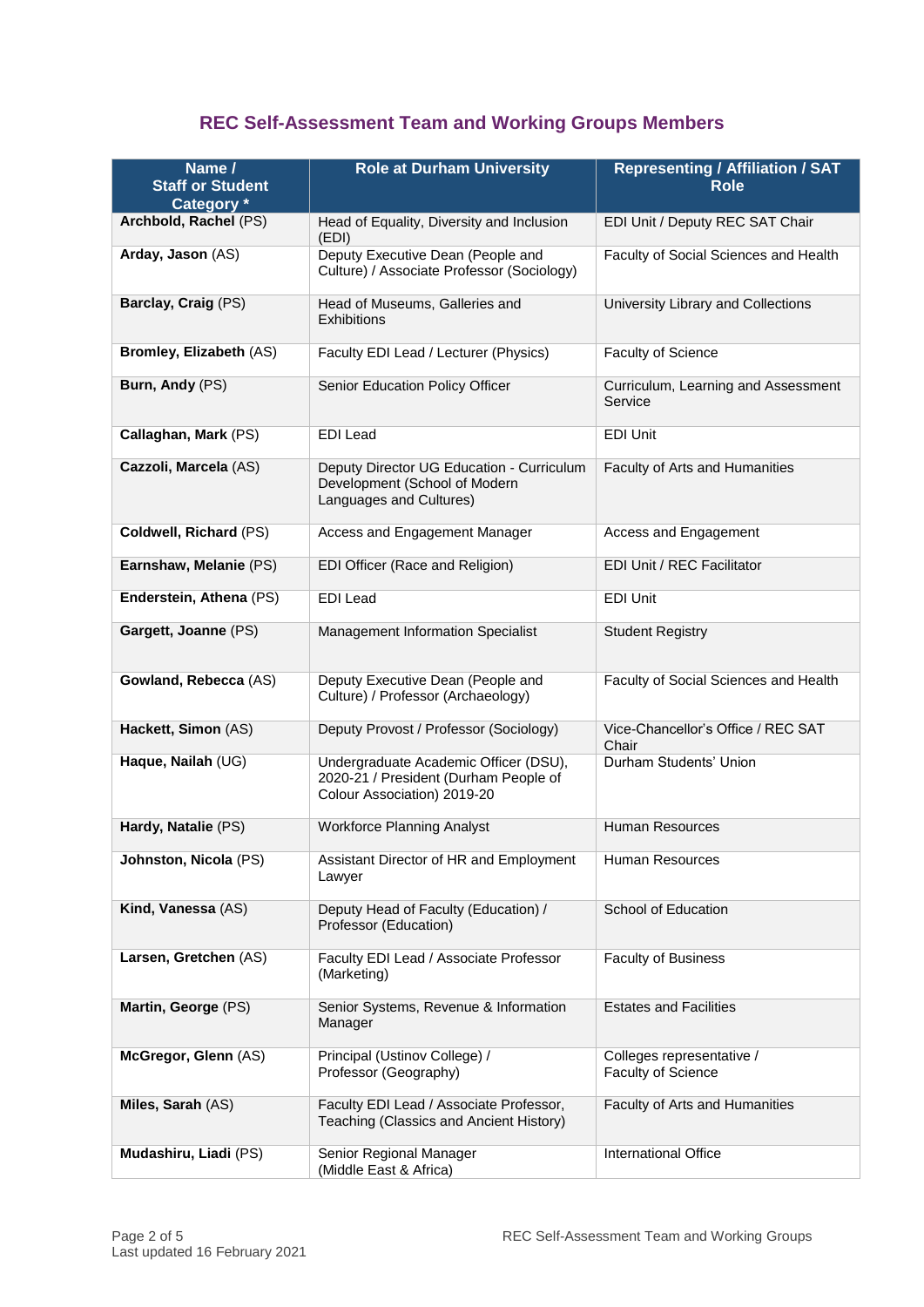| Mullard, Jordan (AS)            | Teaching Fellow (Anthropology) / BAME<br>Network Member                                    | <b>BAME Staff Network</b>                                 |
|---------------------------------|--------------------------------------------------------------------------------------------|-----------------------------------------------------------|
| Quiroz, Sitna (AS)              | Assistant Professor (Theology and<br>Religion)                                             | Faculty of Arts and Humanities                            |
| Raju, Yash (UG)                 | Vice-President, 2020-21                                                                    | Durham People of Colour Association                       |
| Sadanandom, Ari (AS)            | Professor (Biosciences) / BAME Network<br>Co-Chair                                         | <b>BAME Staff Network</b>                                 |
| Swift, Ewan (UG)                | Welfare and Liberation Officer                                                             | Durham Students' Union                                    |
| Takyi, Daniel (UG)              | President                                                                                  | Durham People of Colour Association                       |
| Teo, Yvonne (PG)                | Postgraduate Student (Music)                                                               | Postgraduate Students / Faculty of Arts<br>and Humanities |
| Twins, Seun (UG)                | President (DSU), 2020-21 / President<br>(Durham People of Colour Association)<br>2018-19   | Durham Students' Union                                    |
|                                 | <b>Additional REC Working Group Members</b>                                                |                                                           |
| Draycott, Catherine (AS)        | Associate Professor (Archaeology)                                                          | Faculty of Social Sciences and Health<br>(Decolonising)   |
| <b>Godden-Rasul Claire (PS)</b> | People Development Manager                                                                 | <b>Recruitment and Admissions</b>                         |
| Hunter, Claire (PS)             | Senior Organisation Development Manager                                                    | Human Resources (Organisation<br>Development)             |
| Kazi, Ammara (PS)               | Counsellor                                                                                 | <b>Student Support and Wellbeing</b><br>Directorate       |
| Mathias, Jean (PS)              | Assistant Professor (DCAD) / Co-ordinator<br>for Science Programmes (Foundation<br>Centre) | Durham Centre for Academic<br>Development                 |
| Reissland, Nadja (AS)           | Professor (Psychology)                                                                     | <b>Faculty of Science</b>                                 |
| Symcox, Helen (PS)              | <b>HR Business Partner</b>                                                                 | Human Resources                                           |
| Turner, Mahshid (PS)            | Muslim Chaplain / BAME Network Co-<br>Chair                                                | University Chaplaincy Network                             |
| Wood, Steven (PS)               | <b>Mental Health Advisor</b>                                                               | <b>Student Support and Wellbeing</b><br>Directorate       |
| Wort, Gavin (PS)                | Co-ordinating Chaplain                                                                     | University Chaplaincy Network                             |
| Zuk, Patrick (AS)               | Professor (Music), Durham Academic<br><b>Director</b>                                      | <b>AHRC Northern Bridge Consortium</b>                    |
|                                 | Previous REC SAT and Working Group Members                                                 |                                                           |
| Archbell, Phoebe (UG)           | President (ISA), 2018-19                                                                   | International Students Association                        |
| Donohue, Jordan (PS)            | Access and Engagement Assistant<br>Manager                                                 | Access and Engagement                                     |
| Lai, Matteo (PG)                | President (ISA), 2019-20                                                                   | International Students Association                        |
| Prescott, Sarah (PS)            | Vice-Principal (Ustinov College)                                                           | Colleges                                                  |
| Younger, Kirsty (PS)            | Data and Systems Manager (former role)                                                     | Recruitment and Admissions (former<br>department)         |

**\* PS: Professional Services Staff, AS: Academic Staff, UG: Undergraduate Student, PG: Postgraduate Student**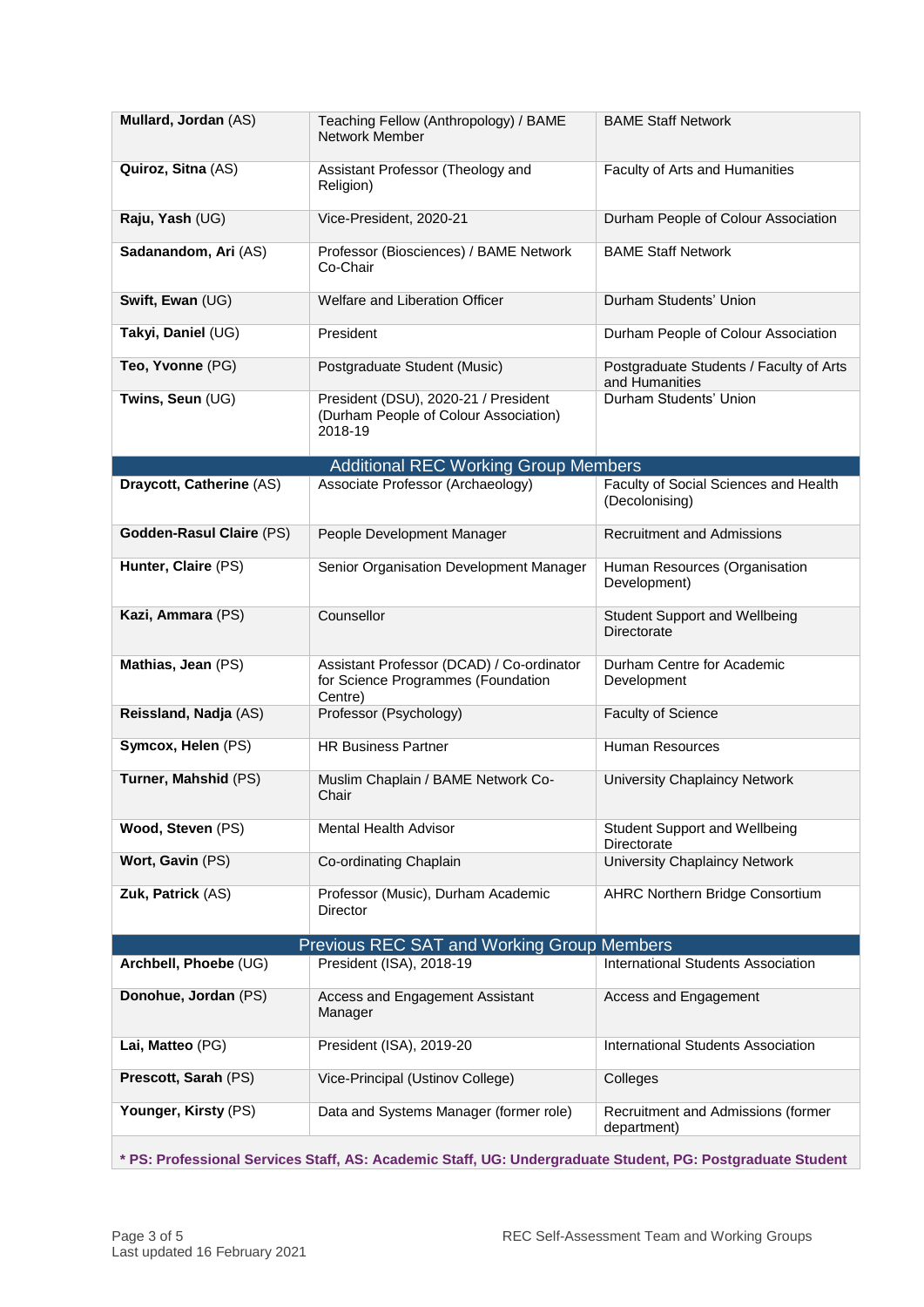## **REC Working Groups (WG), Thematic Areas and Members**

|                | WG 1 - Institution and local context AND tackling racism |                                                    |  |
|----------------|----------------------------------------------------------|----------------------------------------------------|--|
|                | <b>Members</b>                                           | <b>Action Plan Thematic Areas</b>                  |  |
| $\mathbf{1}$   | Archbold, Rachel                                         |                                                    |  |
| 2              | Barclay, Craig                                           |                                                    |  |
| 3              | Callaghan, Mark                                          | <b>Theme 1: Promote an anti-racist culture and</b> |  |
| 4              | Earnshaw, Mel                                            | educate students and staff on racial and           |  |
| 5              | Enderstein, Athena                                       | intercultural issues                               |  |
| 6              | Kazi, Zain                                               |                                                    |  |
| $\overline{7}$ | McGregor, Glenn                                          | <b>Theme 2: Tackle racism and enhance mental</b>   |  |
| 8              | Mullard, Jordan                                          | health support and pastoral care provision for     |  |
| 9              | Reissland-Burghart, Nadja                                | our BAME staff and students (both UK and           |  |
| 10             | Turner, Mahshid                                          | $non-UK)$                                          |  |
| 11             | Wood, Steven                                             |                                                    |  |
| 12             | Wort, Gavin                                              |                                                    |  |

|                | WG 2 and 3 - Staff profile, recruitment, progression and development<br>(Professional services staff and Academic staff) |                                                                    |  |
|----------------|--------------------------------------------------------------------------------------------------------------------------|--------------------------------------------------------------------|--|
|                | <b>Members</b>                                                                                                           | <b>Action Plan Thematic Areas</b>                                  |  |
| $\mathbf{1}$   | Archbold, Rachel                                                                                                         |                                                                    |  |
| 2              | Arday, Jason                                                                                                             |                                                                    |  |
| 3              | Bromley, Beth                                                                                                            |                                                                    |  |
| 4              | Cazzoli, Marcela                                                                                                         |                                                                    |  |
| 5              | Earnshaw, Mel                                                                                                            |                                                                    |  |
| 6              | Gowland, Becky                                                                                                           |                                                                    |  |
| $\overline{7}$ | Hackett, Simon                                                                                                           | <b>Theme 3: Diversify staff and leadership</b><br>across the board |  |
| 8              | Hardy, Natalie                                                                                                           |                                                                    |  |
| 9              | Hunter, Claire                                                                                                           |                                                                    |  |
| 10             | Johnston, Nic                                                                                                            | <b>Theme 4:</b> Accelerate and improve support for                 |  |
| 11             | Larsen, Gretchen                                                                                                         | BAME staff career progression (academic and<br>PS staff)           |  |
| 12             | Martin, George                                                                                                           |                                                                    |  |
| 13             | Mullard, Jordan                                                                                                          |                                                                    |  |
| 14             | Quiroz, Sitna                                                                                                            |                                                                    |  |
| 15             | Reissland-Burghart, Nadja                                                                                                |                                                                    |  |
| 16             | Sadanandom, Ari                                                                                                          |                                                                    |  |
| 17             | Symcox, Helen                                                                                                            |                                                                    |  |